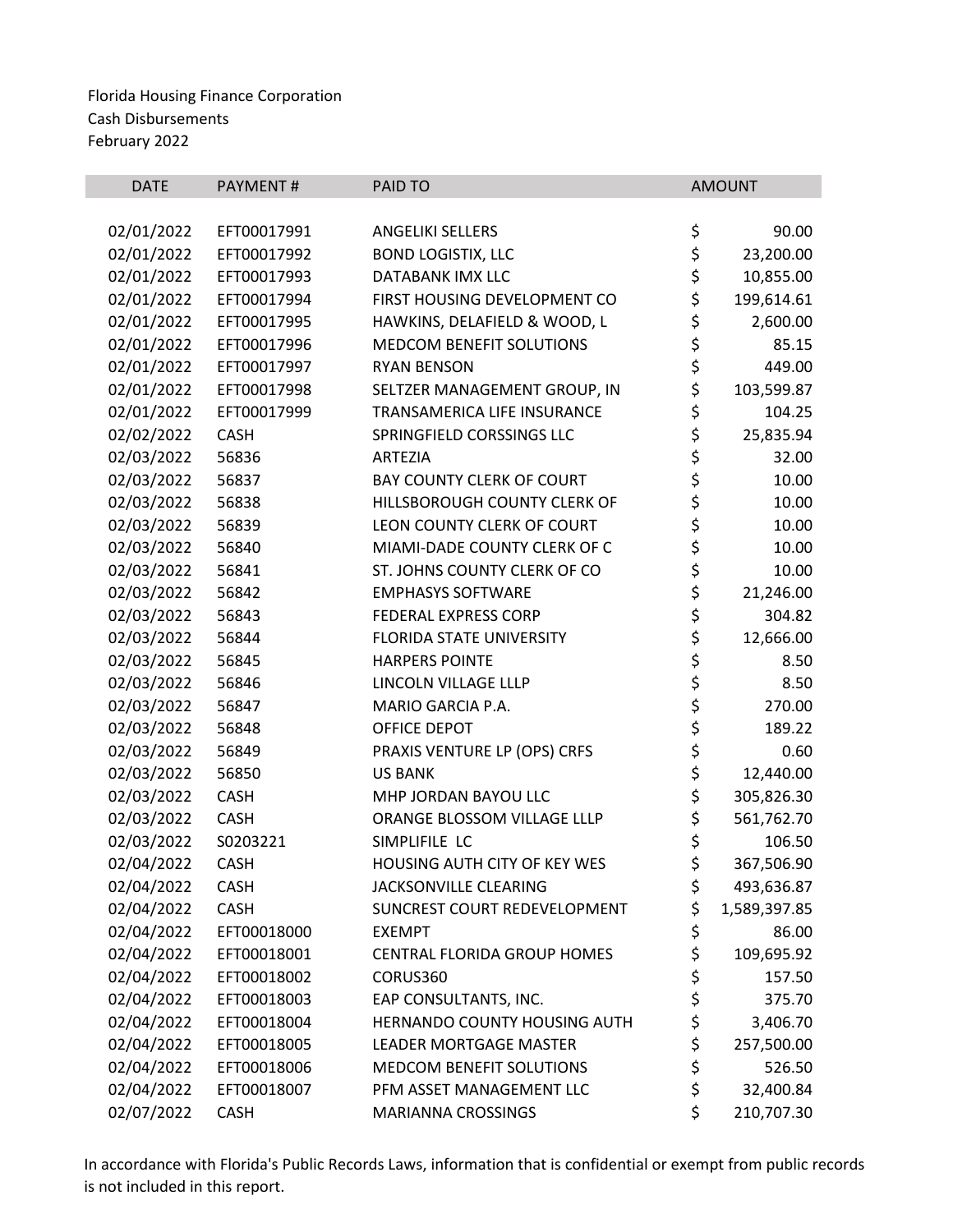| <b>DATE</b> | <b>PAYMENT#</b> | PAID TO                             | <b>AMOUNT</b>      |
|-------------|-----------------|-------------------------------------|--------------------|
|             |                 |                                     |                    |
| 02/08/2022  | <b>CASH</b>     | SEVEN ON SEVENTH LTD                | \$<br>199,990.00   |
| 02/08/2022  | <b>CASH</b>     | US BANK CT WIRE CLRG                | \$<br>1,642,621.76 |
| 02/08/2022  | EFT00018008     | AMERINATIONAL COMMUNITY SERV        | \$<br>5,017.78     |
| 02/08/2022  | EFT00018009     | ANGELIKI SELLERS                    | \$<br>179.00       |
| 02/08/2022  | EFT00018010     | <b>BOND LOGISTIX, LLC</b>           | \$<br>7,800.00     |
| 02/08/2022  | EFT00018011     | DATABANK IMX LLC                    | \$<br>10,855.00    |
| 02/08/2022  | EFT00018012     | MILTON HOUSING AUTHORITY            | \$<br>10,582.00    |
| 02/08/2022  | EFT00018013     | <b>NITEL INC</b>                    | \$<br>501.10       |
| 02/08/2022  | EFT00018014     | PUNTA GORDA HOUSING AUTHORIT        | \$<br>13,470.60    |
| 02/08/2022  | EFT00018015     | SELTZER MANAGEMENT GROUP, IN        | \$<br>150.00       |
| 02/08/2022  | EFT00018016     | <b>CSC TRIBRIDGE HOLDINGS LLC</b>   | \$<br>1,500.00     |
| 02/09/2022  | <b>CASH</b>     | BLUE CASL CHARLOTTE LLC             | \$<br>115,448.90   |
| 02/10/2022  | <b>CASH</b>     | JACKSONVILLE CLEARING               | \$<br>182,990.00   |
| 02/10/2022  | <b>CASH</b>     | MHP JORDAN BAYOU LLC                | \$<br>78,334.94    |
| 02/11/2022  | <b>CASH</b>     | <b>HILLTOP POINT LP</b>             | \$<br>187,742.05   |
| 02/11/2022  | EFT00018018     | PUTNAM COUNTY                       | \$<br>350,000.00   |
| 02/11/2022  | EFT00018019     | PUTNAM COUNTY                       | \$<br>350,000.00   |
| 02/11/2022  | EFT00018020     | AMERINATIONAL COMMUNITY SERV        | \$<br>985.00       |
| 02/11/2022  | EFT00018021     | <b>BUILDING HOMES FOR HEROS</b>     | \$<br>110,000.00   |
| 02/11/2022  | EFT00018022     | CORUS360                            | \$<br>1,125.00     |
| 02/11/2022  | EFT00018023     | FIRST HOUSING DEVELOPMENT CO        | \$<br>72,563.64    |
| 02/11/2022  | EFT00018024     | <b>FLORIDA STATE UNIVERSITY</b>     | \$<br>1,600.00     |
| 02/11/2022  | EFT00018025     | <b>LEADER MORTGAGE MASTER</b>       | \$<br>217,500.00   |
| 02/11/2022  | EFT00018026     | <b>SGS TECHNOLOGIES LLC</b>         | \$<br>6,000.00     |
| 02/14/2022  | 56857           | <b>BAY COUNTY CLERK OF COURT</b>    | \$<br>10.00        |
| 02/14/2022  | 56858           | <b>BROWARD COUNTY BOCC</b>          | \$<br>20.00        |
| 02/14/2022  | 56859           | <b>CLAY COUNTY CLERK OF COURT</b>   | \$<br>20.00        |
| 02/14/2022  | 56860           | DUVAL COUNTY CLERK OF COURT         | \$<br>20.00        |
| 02/14/2022  | 56861           | <b>ESCAMBIA COUNTY CLERK OF COU</b> | \$<br>10.00        |
| 02/14/2022  | 56862           | HERNANDO COUNTY CLERK OF COU        | \$<br>20.00        |
| 02/14/2022  | 56863           | HILLSBOROUGH COUNTY CLERK OF        | \$<br>20.00        |
| 02/14/2022  | 56864           | OKALOOSA COUNTY CLERK OF COU        | \$<br>10.00        |
| 02/14/2022  | 56865           | ORANGE COUNTY CLERK OF COURT        | \$<br>10.00        |
| 02/14/2022  | 56866           | PASCO COUNTY CLERK OF COURT         | \$<br>10.00        |
| 02/14/2022  | 56867           | PINELLAS COUNTY CLERK OF COU        | \$<br>20.00        |
| 02/14/2022  | 56868           | ST. LUCIE COUNTY CLERK OF CO        | \$<br>10.00        |
| 02/14/2022  | 56869           | <b>ARTEZIA</b>                      | \$<br>203.50       |
| 02/14/2022  | 56870           | CINCINNATI INSURANCE COMPANY        | \$<br>164,685.00   |
| 02/14/2022  | 56871           | BREVARD COUNTY CLERK OF COUR        | \$<br>10.00        |
| 02/14/2022  | 56872           | <b>BROWARD COUNTY BOCC</b>          | \$<br>10.00        |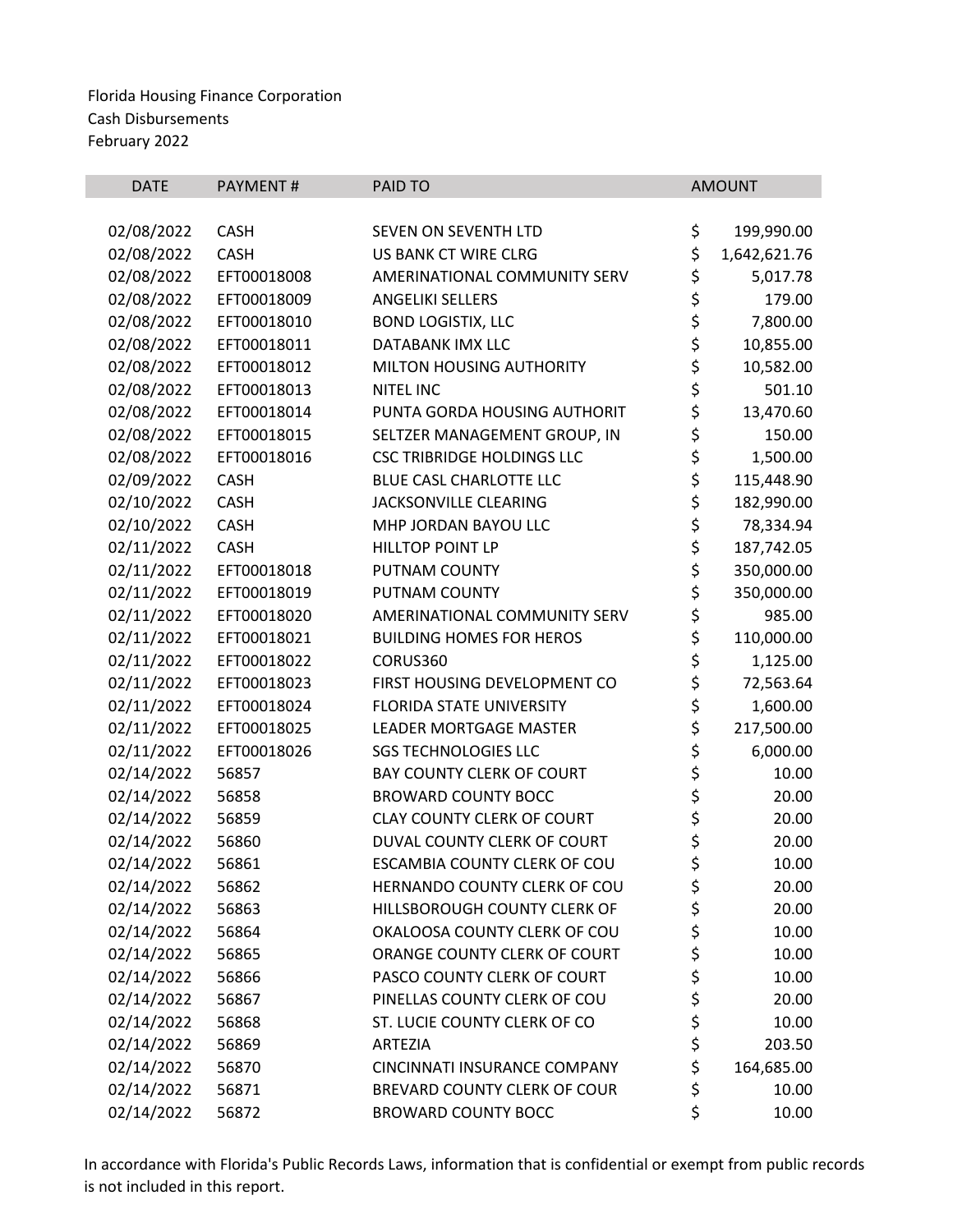| <b>DATE</b> | <b>PAYMENT#</b> | <b>PAID TO</b>                      |          | <b>AMOUNT</b> |
|-------------|-----------------|-------------------------------------|----------|---------------|
|             |                 |                                     |          |               |
| 02/14/2022  | 56873           | <b>CITRUS COUNTY CLERK OF COURT</b> | \$       | 10.00         |
| 02/14/2022  | 56874           | DUVAL COUNTY CLERK OF COURT         | \$       | 30.00         |
| 02/14/2022  | 56875           | FLAGLER COUNTY CLERK OF COUR        | \$       | 10.00         |
| 02/14/2022  | 56876           | HILLSBOROUGH COUNTY CLERK OF        | \$       | 10.00         |
| 02/14/2022  | 56877           | LEON COUNTY CLERK OF COURT          | \$       | 20.00         |
| 02/14/2022  | 56878           | <b>MARION COUNTY CLERK OF COURT</b> | \$       | 10.00         |
| 02/14/2022  | 56879           | MIAMI-DADE COUNTY CLERK OF C        | \$       | 10.00         |
| 02/14/2022  | 56880           | ORANGE COUNTY CLERK OF COURT        | \$       | 10.00         |
| 02/14/2022  | 56881           | OSCEOLA COUNTY CLERK OF COUR        | \$       | 10.00         |
| 02/14/2022  | 56882           | PASCO COUNTY CLERK OF COURT         | \$       | 10.00         |
| 02/14/2022  | 56883           | PINELLAS COUNTY CLERK OF COU        | \$       | 20.00         |
| 02/14/2022  | 56884           | POLK COUNTY CLERK OF COURT          | \$<br>\$ | 20.00         |
| 02/14/2022  | 56885           | SARASOTA COUNTY CLERK OF COU        |          | 10.00         |
| 02/14/2022  | 56886           | SEMINOLE COUNTY CLERK OF COU        | \$       | 20.00         |
| 02/14/2022  | 56887           | <b>DEV MOTWANI</b>                  | \$       | 477.44        |
| 02/14/2022  | 56888           | <b>FEDERAL EXPRESS CORP</b>         | \$       | 224.43        |
| 02/14/2022  | 56889           | FLORIDA DEPARTMENT OF STATE         | \$<br>\$ | 173.32        |
| 02/14/2022  | 56890           | FLORIDA HOUSING COALITION, I        |          | 47,687.50     |
| 02/14/2022  | 56891           | <b>GREATAMERICA FINANCIAL SERVI</b> | \$       | 218.75        |
| 02/14/2022  | 56892           | NABORS, GIBLIN & NICKERSON,         | \$       | 192.95        |
| 02/14/2022  | 56893           | <b>OFFICE DEPOT</b>                 | \$       | 54.53         |
| 02/14/2022  | 56894           | PHIPPS REPORTING                    |          | 1,108.52      |
| 02/14/2022  | 56895           | PROVIDENT HOUSING                   | \$<br>\$ | 1,200.00      |
| 02/14/2022  | 56896           | RAPID PRESS, INC.                   | \$       | 142.49        |
| 02/14/2022  | 56897           | THOMSON REUTERS-WEST                | \$       | 2,118.87      |
| 02/14/2022  | <b>CASH</b>     | <b>ABILITY HOUSING INC</b>          | \$       | 365,326.88    |
| 02/15/2022  | 21122           | AFLAC, INC.                         | \$       | 5,702.38      |
| 02/15/2022  | <b>CASH</b>     | <b>JACKSONVILLE PAYMENT ACCT</b>    | \$       | 165,107.25    |
| 02/15/2022  | EFT00018027     | AMERINATIONAL COMMUNITY SERV        | \$       | 3,335.00      |
| 02/15/2022  | EFT00018028     | <b>GLONDETRA ARNOLD</b>             | \$       | 1,531.00      |
| 02/15/2022  | EFT00018029     | HAWKINS, DELAFIELD & WOOD, L        | \$       | 4,200.00      |
| 02/15/2022  | EFT00018030     | <b>MELISSA LEVY</b>                 | \$       | 90.00         |
| 02/15/2022  | EFT00018031     | <b>RON LIEBERMAN</b>                |          | 327.28        |
| 02/15/2022  | S0215221        | SIMPLIFILE LC                       |          | 259.50        |
| 02/15/2022  | S0215222        | SIMPLIFILE LC                       | ららら      | 47.00         |
| 02/15/2022  | S0215223        | SIMPLIFILE LC                       |          | 276.50        |
| 02/15/2022  | S0215224        | SIMPLIFILE LC                       | \$<br>\$ | 21.50         |
| 02/16/2022  | CASH            | <b>US BANK CT WIRE CLRG</b>         | \$       | 422,663.57    |
| 02/17/2022  | 56898           | <b>BRIGHT COMMUNITY TRUST</b>       | \$       | 3,000.00      |
| 02/17/2022  | 56899           | FEDERAL EXPRESS CORP                | \$       | 381.78        |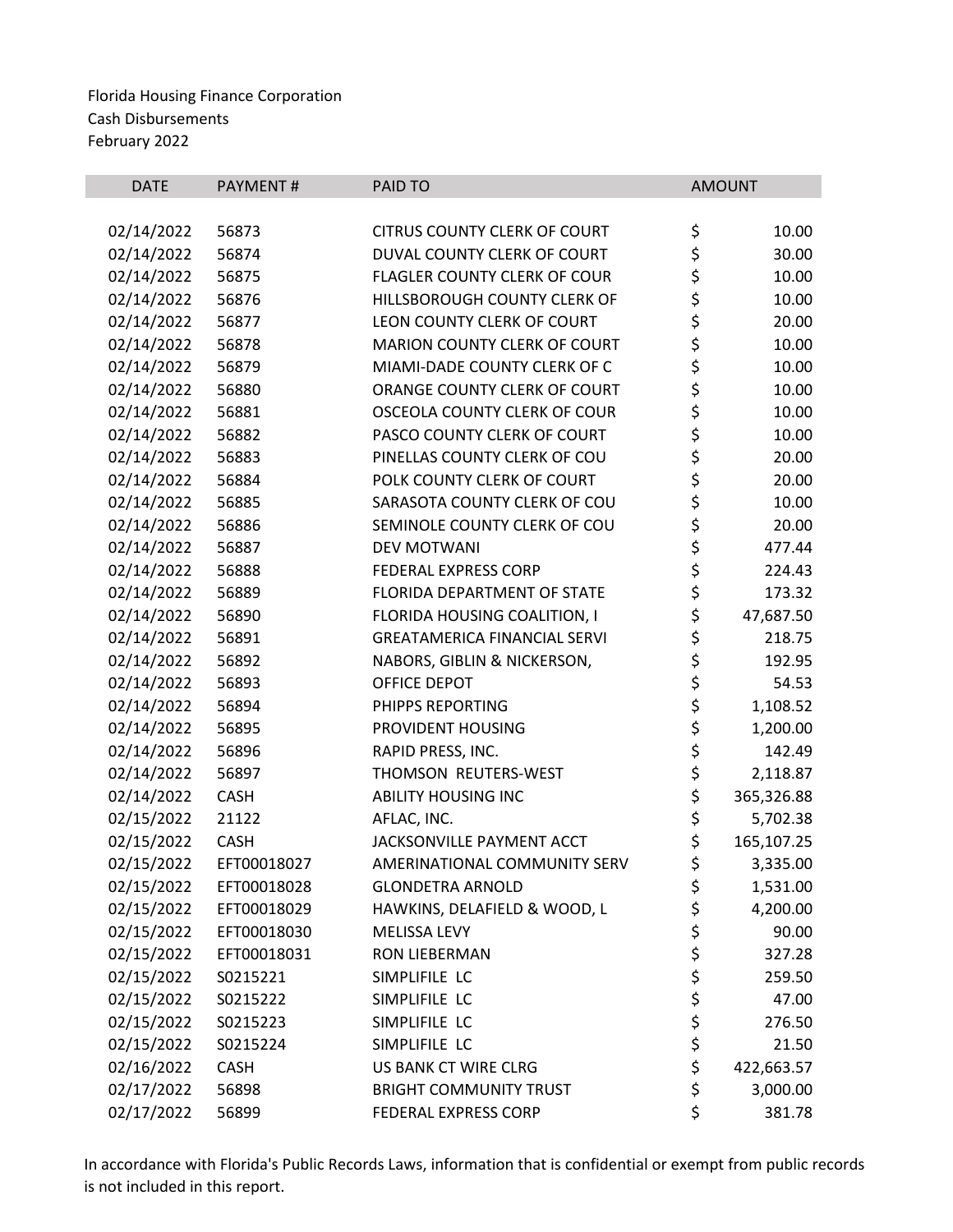| <b>DATE</b> | <b>PAYMENT#</b> | PAID TO                             |          | <b>AMOUNT</b> |
|-------------|-----------------|-------------------------------------|----------|---------------|
|             |                 |                                     |          |               |
| 02/17/2022  | 56900           | <b>FLORIDA STATE UNIVERSITY</b>     | \$       | 12,666.00     |
| 02/17/2022  | 56901           | <b>GREATAMERICA FINANCIAL SERVI</b> | \$       | 359.25        |
| 02/17/2022  | 10/15/2055      | LIBERTY SQUARE PHASE 3 LLC          | \$       | 8.50          |
| 02/17/2022  | 10/16/2055      | OFFICE DEPOT                        | \$       | 1.64          |
| 02/17/2022  | <b>CASH</b>     | <b>FHFC BRANDON PRESERVE</b>        | \$       | 341,692.00    |
| 02/17/2022  | <b>CASH</b>     | <b>LANIER OAKS</b>                  | \$       | 367.00        |
| 02/18/2022  | CASH            | <b>BLUE GRIFFIN LLC</b>             | \$       | 91,026.92     |
| 02/18/2022  | <b>CASH</b>     | CASA AMIGO EHT LLC                  | \$       | 157,817.70    |
| 02/18/2022  | <b>CASH</b>     | PARTNERSHIP IN HOUSING INC          | \$       | 129,666.20    |
| 02/18/2022  | EFT00018032     | <b>BENEDICT GROUP INC</b>           | \$       | 1,395.00      |
| 02/18/2022  | EFT00018033     | FIRST HOUSING DEVELOPMENT CO        | \$       | 64,428.06     |
| 02/18/2022  | EFT00018034     | <b>LEADER MORTGAGE MASTER</b>       | \$       | 87,500.00     |
| 02/18/2022  | EFT00018035     | <b>MUCK RACK LLC</b>                | \$       | 9,000.00      |
| 02/18/2022  | EFT00018036     | SELTZER MANAGEMENT GROUP, IN        | \$       | 1,000.00      |
| 02/18/2022  | EFT00018037     | <b>BANK OF AMERICA</b>              | \$       | 39,208.92     |
| 02/22/2022  | <b>CASH</b>     | BLUE CASL CHARLOTTE LLC             | \$       | 140,010.67    |
| 02/23/2022  | 56915           | ALACHUA COUNTY CLERK OF COUR        | \$       | 10.00         |
| 02/23/2022  | 56916           | BREVARD COUNTY CLERK OF COUR        | \$       | 70.00         |
| 02/23/2022  | 56917           | <b>BROWARD COUNTY BOCC</b>          | \$       | 210.00        |
| 02/23/2022  | 56918           | <b>CLAY COUNTY CLERK OF COURT</b>   | \$       | 20.00         |
| 02/23/2022  | 56919           | COLUMBIA COUNTY CLERK OF COU        | \$       | 10.00         |
| 02/23/2022  | 56920           | DUVAL COUNTY CLERK OF COURT         | \$       | 170.00        |
| 02/23/2022  | 56921           | ESCAMBIA COUNTY CLERK OF COU        | \$       | 40.00         |
| 02/23/2022  | 56922           | HERNANDO COUNTY CLERK OF COU        | \$       | 10.00         |
| 02/23/2022  | 56923           | HILLSBOROUGH COUNTY CLERK OF        | \$       | 90.00         |
| 02/23/2022  | 56924           | INDIAN RIVER COUNTY CLERK OF        | \$       | 20.00         |
| 02/23/2022  | 56925           | LEE COUNTY CLERK OF COURT           | \$       | 20.00         |
| 02/23/2022  | 56926           | LEON COUNTY CLERK OF COURT          | \$       | 10.00         |
| 02/23/2022  | 56927           | <b>MARION COUNTY CLERK OF COURT</b> | \$       | 30.00         |
| 02/23/2022  | 56928           | MIAMI-DADE COUNTY CLERK OF C        | \$       | 160.00        |
| 02/23/2022  | 56929           | OKALOOSA COUNTY CLERK OF COU        | \$       | 10.00         |
| 02/23/2022  | 56930           | ORANGE COUNTY CLERK OF COURT        | \$       | 40.00         |
| 02/23/2022  | 56931           | OSCEOLA COUNTY CLERK OF COUR        | \$       | 40.00         |
| 02/23/2022  | 56932           | PALM BEACH COUNTY CLERK OF C        | \$<br>\$ | 75.60         |
| 02/23/2022  | 56933           | PASCO COUNTY CLERK OF COURT         |          | 40.00         |
| 02/23/2022  | 56934           | PINELLAS COUNTY CLERK OF COU        |          | 40.00         |
| 02/23/2022  | 56935           | POLK COUNTY CLERK OF COURT          | \$<br>\$ | 80.00         |
| 02/23/2022  | 56936           | PUTNAM COUNTY CLERK OF COURT        | \$       | 10.00         |
| 02/23/2022  | 56937           | SARASOTA COUNTY CLERK OF COU        | \$       | 20.00         |
| 02/23/2022  | 56938           | SEMINOLE COUNTY CLERK OF COU        | \$       | 40.00         |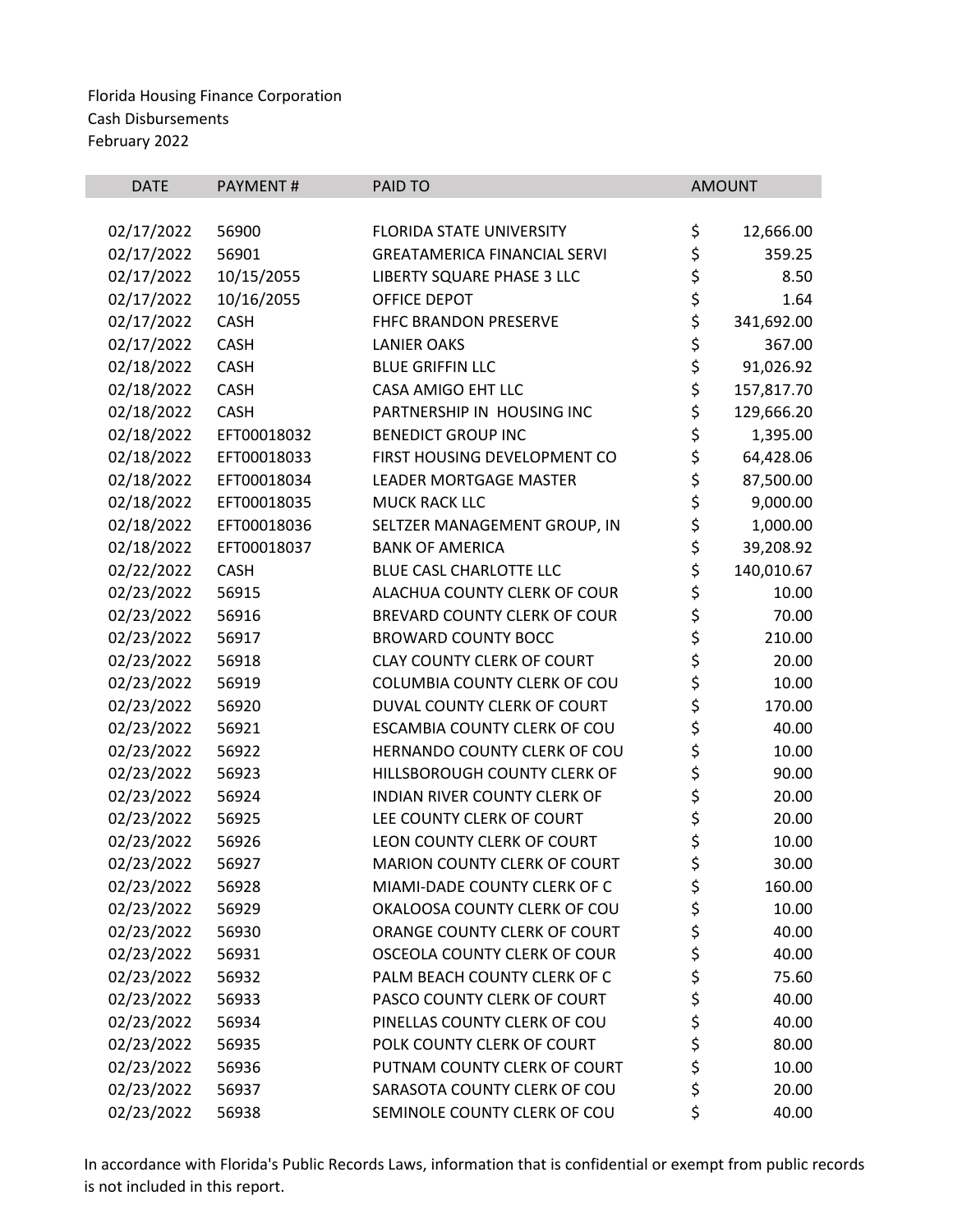| <b>DATE</b> | PAYMENT#    | <b>PAID TO</b>                      | <b>AMOUNT</b> |            |
|-------------|-------------|-------------------------------------|---------------|------------|
| 02/23/2022  | 56939       | ST. JOHNS COUNTY CLERK OF CO        | \$            | 40.00      |
| 02/23/2022  | 56940       | <b>VOLUSIA COUNTY CLERK OF COUR</b> | \$            | 10.00      |
| 02/23/2022  | EFT00018038 | ALACHUA COUNTY HOUSING AUTHO        | \$            | 19,422.70  |
| 02/23/2022  | EFT00018039 | CAPITAL HEALTH PLAN, INC.           | \$            | 159,363.08 |
| 02/23/2022  | EFT00018040 | <b>EXEMPT</b>                       |               | \$349.24   |
| 02/23/2022  | EFT00018041 | FIRST HOUSING DEVELOPMENT CO        | \$            | 1,352.00   |
| 02/23/2022  | EFT00018042 | HAWKINS, DELAFIELD & WOOD, L        | \$            | 2,600.00   |
| 02/23/2022  | EFT00018043 | <b>HOLLAND &amp; KNIGHT, LLP</b>    | \$            | 728.00     |
| 02/23/2022  | EFT00018044 | MILTON HOUSING AUTHORITY            | \$            | 9,034.30   |
| 02/23/2022  | EFT00018045 | EMERALD VILLAS PHASE TWO, LL        | \$            | 4,041.29   |
| 02/23/2022  | EFT00018046 | CITY OF PALM BAY CONCENTRATI        | \$            | 226,033.00 |
| 02/23/2022  | EFT00018047 | CITY OF PALM BAY CONCENTRATI        | \$            | 558,916.00 |
| 02/23/2022  | S0223221    | SIMPLIFILE LC                       | \$            | 38.50      |
| 02/23/2022  | S0223222    | SIMPLIFILE LC                       | \$            | 225.50     |
| 02/23/2022  | S0223223    | SIMPLIFILE LC                       | \$            | 47.00      |
| 02/23/2022  | S0223224    | SIMPLIFILE LC                       | \$            | 38.50      |
| 02/23/2022  | S0223225    | SIMPLIFILE LC                       | \$            | 208.50     |
| 02/24/2022  | 56941       | <b>BROWARD COUNTY BOCC</b>          | \$            | 10.00      |
| 02/24/2022  | 56942       | DUVAL COUNTY CLERK OF COURT         | \$            | 10.00      |
| 02/24/2022  | 56943       | HILLSBOROUGH COUNTY CLERK OF        | \$            | 10.00      |
| 02/24/2022  | 56944       | INDIAN RIVER COUNTY CLERK OF        | \$            | 10.00      |
| 02/24/2022  | 56945       | LEE COUNTY CLERK OF COURT           | \$            | 10.00      |
| 02/24/2022  | 56946       | PINELLAS COUNTY CLERK OF COU        | \$            | 10.00      |
| 02/24/2022  | 56947       | SARASOTA COUNTY CLERK OF COU        | \$            | 10.00      |
| 02/24/2022  | 56948       | <b>VOLUSIA COUNTY CLERK OF COUR</b> | \$            | 10.00      |
| 02/24/2022  | 56949       | <b>FEDERAL EXPRESS CORP</b>         | \$<br>\$      | 354.45     |
| 02/24/2022  | 56950       | FLORIDA DEPARTMENT OF STATE         |               | 311.64     |
| 02/24/2022  | 56951       | FOR THE RECORD REPORTING, IN        | \$            | 430.00     |
| 02/24/2022  | 56952       | <b>GREATAMERICA FINANCIAL SERVI</b> | \$            | 799.00     |
| 02/24/2022  | 56953       | OFFICE DEPOT                        | \$            | 288.25     |
| 02/24/2022  | 56954       | RETAIL FIRST INSURANCE COMPA        | \$            | 7,178.00   |
| 02/24/2022  | <b>CASH</b> | <b>BLUE MCNEIL ONE LLC</b>          | \$            | 9,687.73   |
| 02/24/2022  | <b>CASH</b> | JACKSONVILLE CLEARING               | \$            | 389,433.73 |
| 02/24/2022  | <b>CASH</b> | OLD REPUBLIC NATIONAL TITLE         | \$            | 617,043.01 |
| 02/24/2022  | <b>CASH</b> | PERSIMMON COMMONS LLC               | \$            | 210,192.24 |
| 02/25/2022  | <b>CASH</b> | BLUE MCNEIL ONE LLC                 | \$            | 9,687.73   |
| 02/25/2022  | CASH        | <b>CITRUS TITLE COMPANY LLC</b>     | \$            | 24,990.00  |
| 02/25/2022  | <b>CASH</b> | <b>CITRUS TITLE COMPANY LLC</b>     | \$            | 24,990.00  |
| 02/25/2022  | <b>CASH</b> | ROSEMARY VILLAGE APTS LLLP          | \$            | 152,722.33 |
| 02/25/2022  | EFT00018048 | <b>BAY COUNTY</b>                   | \$            | 425,533.00 |